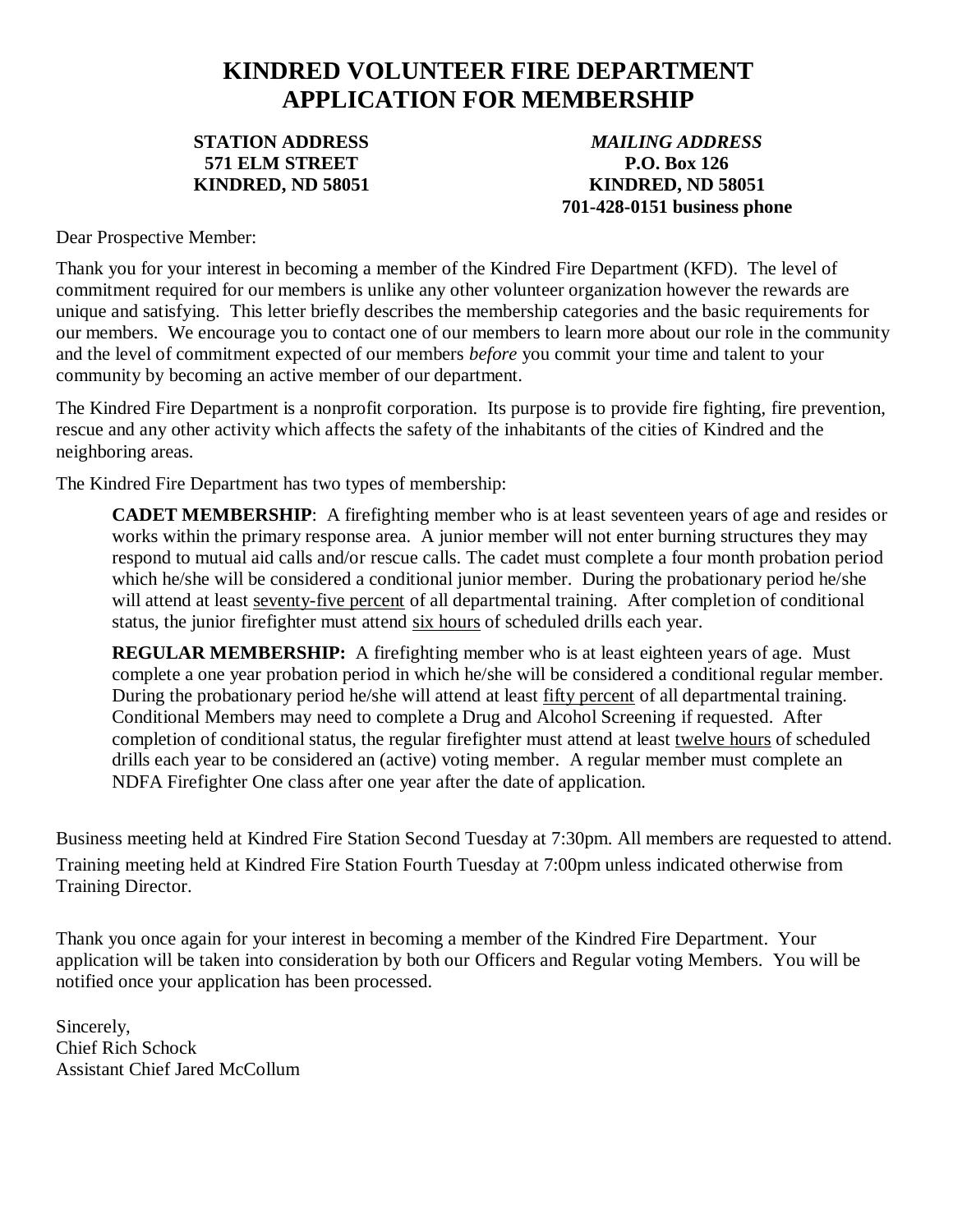### **KINDRED VOLUNTEER FIRE DEPARTMENT APPLICATION FOR MEMBERSHIP**

### **PERSONAL INFORMATION**

| Name: (First, Middle, Last) | Date of Birth:                           |
|-----------------------------|------------------------------------------|
|                             |                                          |
| Address: (Street, City)     | Last 4 Digits of Social Security Number: |
|                             | XXX-XX-                                  |
|                             | Subdivision:                             |
| Home $#$ :                  | Cell/pager #:                            |
| Work #:                     | Email Address:                           |

| $\mathbf{L}^{\mathbf{r}}$<br>$V\mathsf{P}'$<br>--<br>$\overline{1111}$<br>$\sim$ | $-22.5$ |
|----------------------------------------------------------------------------------|---------|
|----------------------------------------------------------------------------------|---------|

Drivers License #: State: Type/Class: Type/Class:

#### **TYPE OF MEMEBERSHIP**

Which KFD membership type do you have an interest in pursuing?

REGULAR MEMBERSHIP [Fire Suppression (Firefighter/First Responder)] (18 years of age or older)

**JUNIOR MEMBERSHIP** (17 years of age)

#### **EMERGENCY CONTACT INFORMATION** (in case of accident and/or injury)

| Name:                     | Relationship: |
|---------------------------|---------------|
| Address:                  | Work Phone:   |
| Street, City, State, Zip: | Home Phone:   |
| Doctor Name:              | Doctor Phone: |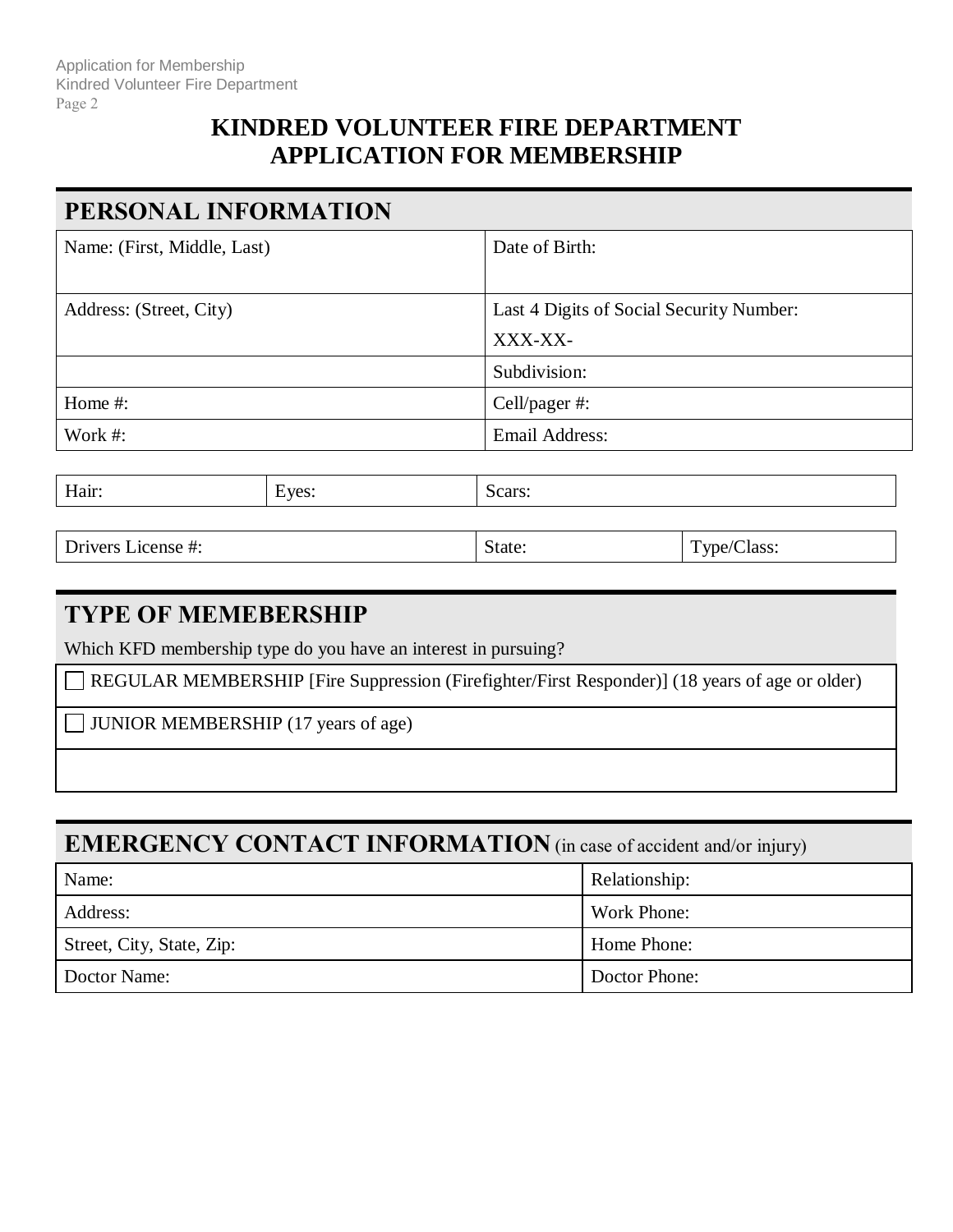### **FIRE FIGHTING & EMERGENCY MEDICAL SERVICE EXPERIENCE**

List previous **fire organization** membership and **fire fighting** training with inclusive dates:

| Organization:                  | How Long:               |
|--------------------------------|-------------------------|
| Address:                       | Supervisor:             |
| Date you entered:              | Supervisor's Telephone: |
| Date you left:                 |                         |
| Reason you left:               |                         |
| <b>Rank or Positions Held:</b> |                         |
| Organization:                  | How Long:               |
| Address:                       | Supervisor:             |
| Date you entered:              | Supervisor's Telephone: |
| Date you left:                 |                         |
| Reason you left:               |                         |
| Rank or Positions Held:        |                         |
| Organization:                  | How Long:               |
| Address:                       | Supervisor:             |
| Date you entered:              | Supervisor's Telephone: |
| Date you left:                 |                         |
| Reason you left:               |                         |
| <b>Rank or Positions Held:</b> |                         |

List previous **Emergency Medical Service** affiliation and training with inclusive dates (list highest level of training, expiration date of certification and organization):

#1:

#2:

#3: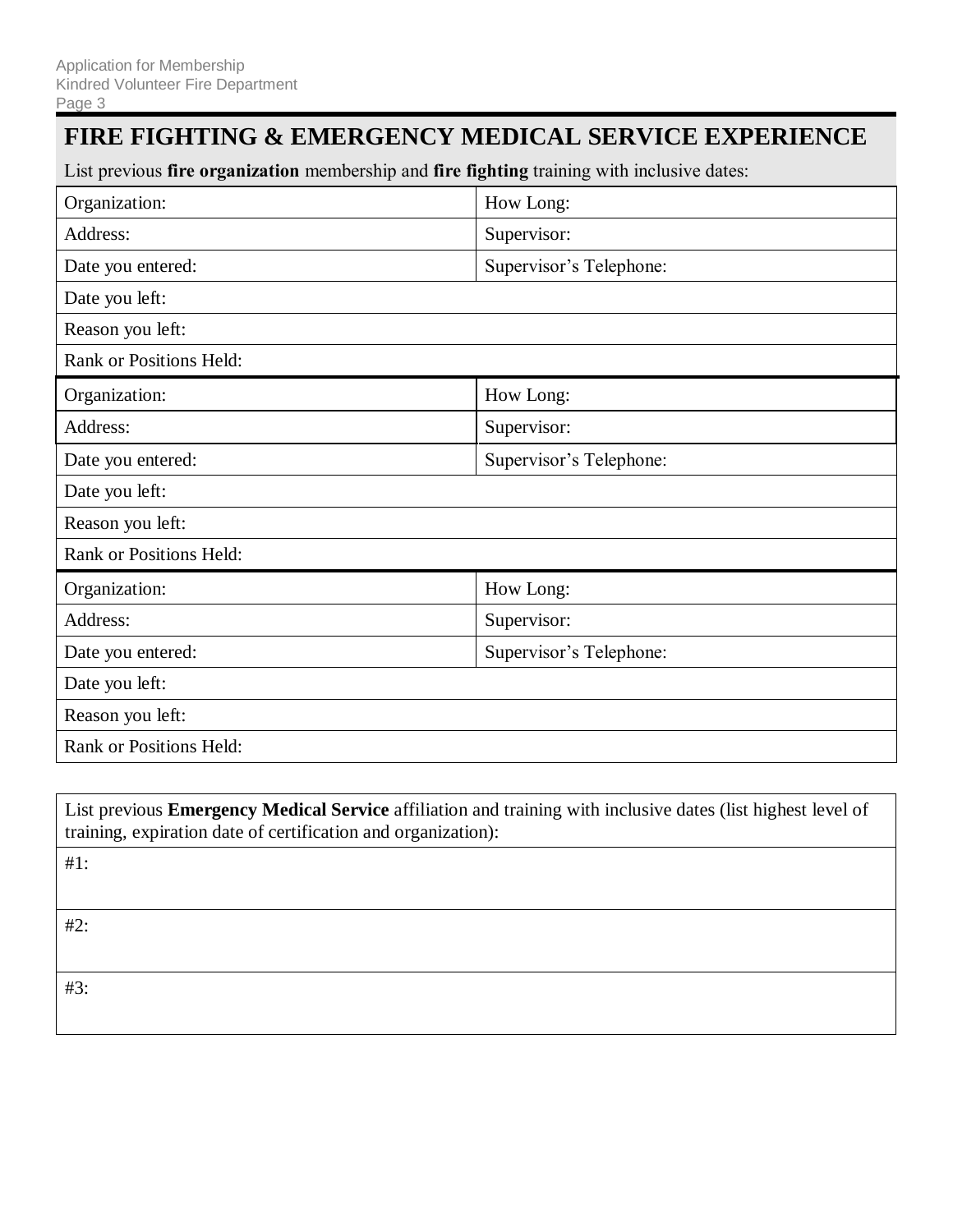| List any or all other volunteer organizations you are or have been a member (NAME and LOCATION): |  |  |
|--------------------------------------------------------------------------------------------------|--|--|
| $#1$ :                                                                                           |  |  |
|                                                                                                  |  |  |
| $#2$ :                                                                                           |  |  |
|                                                                                                  |  |  |
| #3:                                                                                              |  |  |
|                                                                                                  |  |  |
| #4:                                                                                              |  |  |
|                                                                                                  |  |  |

Please tell us briefly why you would like to become a member of the Kindred Fire Department.

## **EMPLOYMENT HISTORY**

List below all previous employers in last 5 years starting with most current: (use additional paper if necessary)

| <b>Current Employer:</b>   | How long:               |  |
|----------------------------|-------------------------|--|
| Address:                   | <b>Position Held:</b>   |  |
| City, State, Zip:          | Supervisor:             |  |
| <b>Business Telephone:</b> | Supervisor's Telephone: |  |
|                            |                         |  |
| Employer:                  | How long:               |  |
| Address:                   | <b>Position Held:</b>   |  |
| City, State, Zip:          | Supervisor:             |  |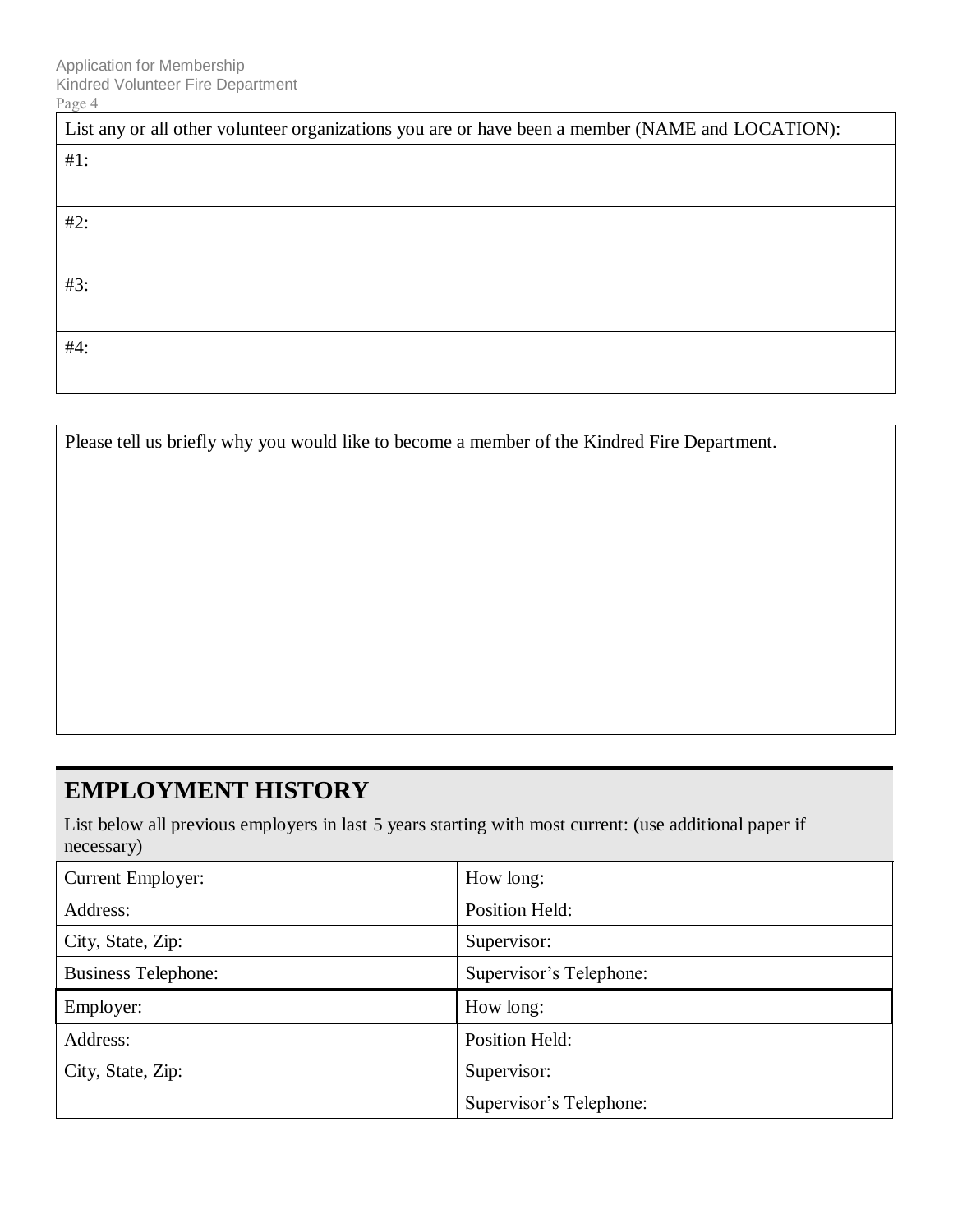### **REFERENCES**

Please list **three** character references

| I Rase hot <b>three</b> character references |             |  |
|----------------------------------------------|-------------|--|
| Name:                                        | Occupation: |  |
| Address:                                     | Work Phone: |  |
| City, State, Zip:                            | Home Phone: |  |
| <b>Interviewer's Notes:</b>                  |             |  |
|                                              |             |  |
| Name:                                        | Occupation: |  |
| Address:                                     | Work Phone: |  |
| City, State, Zip:                            | Home Phone: |  |
| <b>Interviewer's Notes:</b>                  |             |  |
|                                              |             |  |
| Name:                                        | Occupation: |  |
| Address:                                     | Work Phone: |  |
| City, State, Zip:                            | Home Phone: |  |
| <b>Interviewer's Notes:</b>                  |             |  |
|                                              |             |  |

#### **CRIMINAL HISTORY**

Within the last three years have you been convicted of a Felony or Misdemeanor including moving traffic violations? A felony is an automatic no hire.

 $\Box$  YES  $\Box$  NO

| Do you have a Felony or Misdemeanor Case (including moving traffic violation) pending? |                    |  |
|----------------------------------------------------------------------------------------|--------------------|--|
| $\Box$ YES                                                                             | $\vert$ $\vert$ NO |  |

| Have you ever forfeited a bond? |     |
|---------------------------------|-----|
| <b>YES</b>                      | NC. |

If YES to the criminal history questions, explain in detail below (use additional sheet of paper of needed)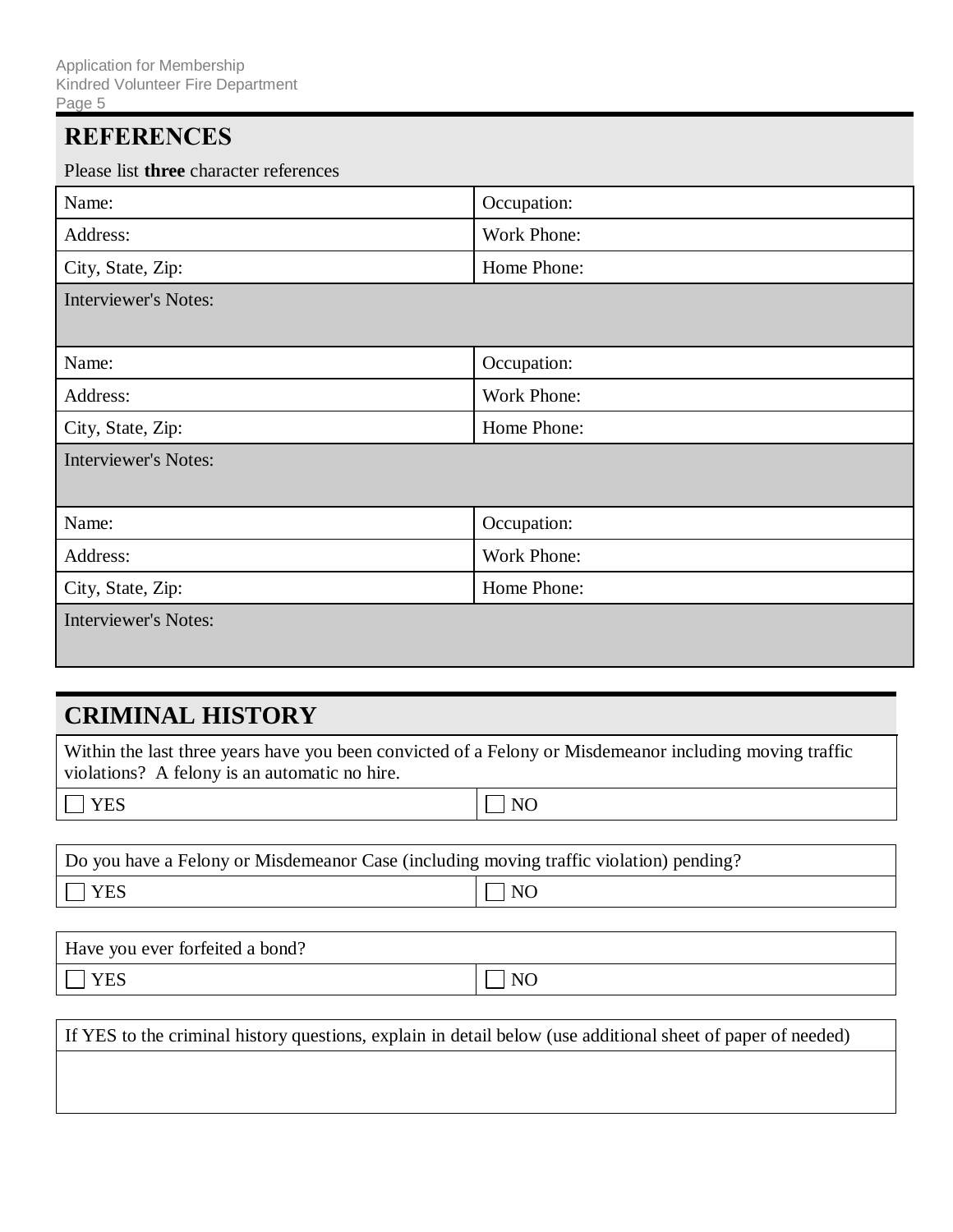# **MEDICAL HISTORY** Have you ever been diagnosed as, or been treated for having any of the following? Diabetes Cardiovascular Problems (Heart Disease) Emphysema Cerobrovascular Accident (Stroke) Tuberculosis Hypoglycemia (Low Blood Sugar) Epilepsy Epilepsy Eyesight Defects Corrected? Cerebral Palsy **Hearing Defects** Corrected? Nervous Disorders **Lifting Restrictions**

Do you have a physical or mental disorder which may impair your ability as a fire fighter or first responder?

If YES to any of these questions, explain in detail (use additional paper if needed).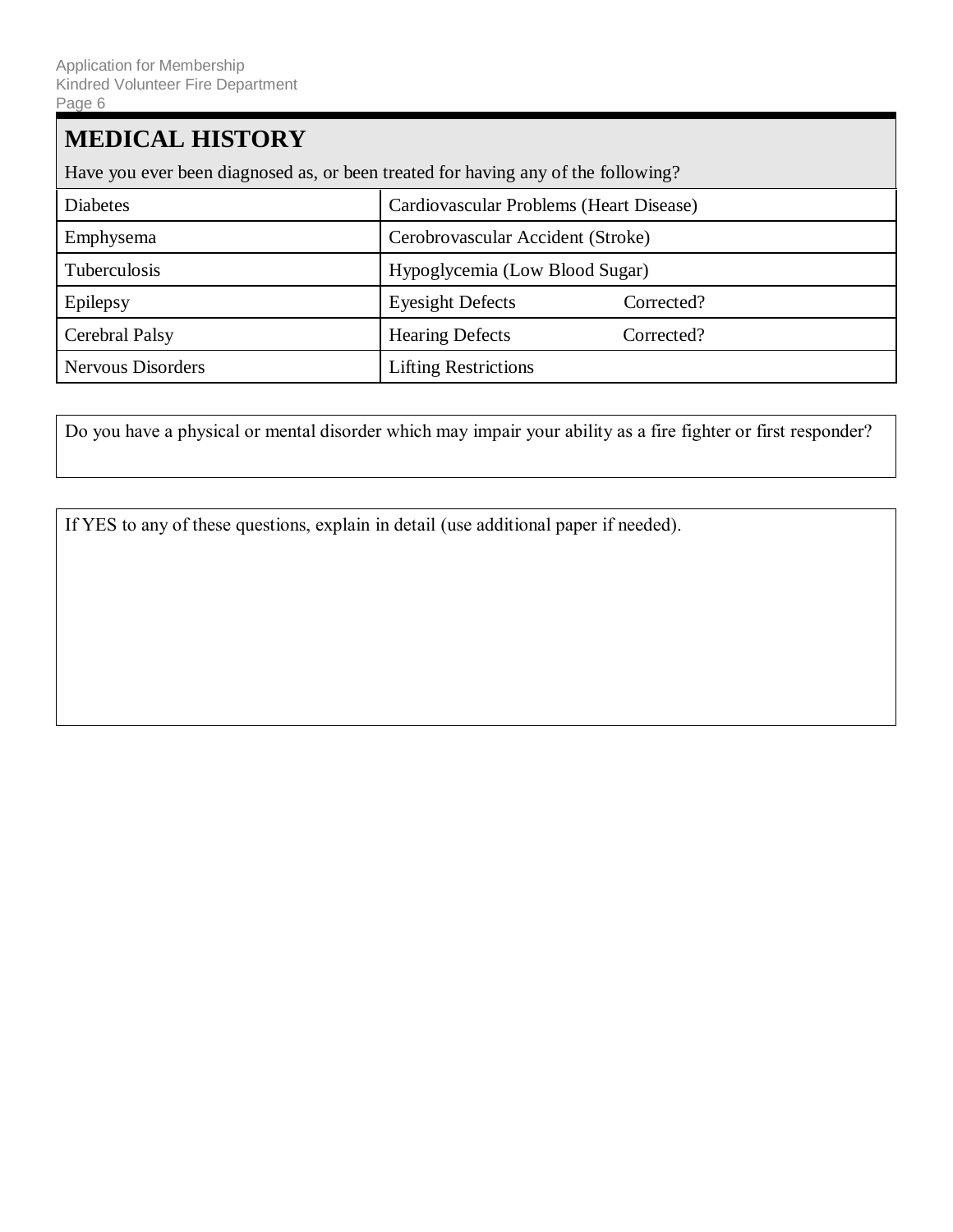Application for Membership Kindred Volunteer Fire Department Page 7

#### Please read and sign:

I, 1. **hereby make application for membership in the Kindred** 

Volunteer Fire Department.

I HEREBY AFFIRM THAT ALL THE FOREGOING STATEMENTS ON THIS APPLICATION ARE TRUE AND CORRECT. IT IS UNDERSTOOD THAT A FALSE STATEMENT ON THIS APPLICATION MAY BE CONSIDERED AS SUFFICIENT CAUSE FOR REJECTION OR, IF APPLICATION IS APPROVED, DISMISSAL FROM THE KINDRED FIRE DEPARTMENT.

SIGNATURE OF APPLICANT: \_\_\_\_\_\_\_\_\_\_\_\_\_\_\_\_\_\_\_\_\_\_\_\_\_\_\_\_\_\_\_\_\_\_\_ DATE: \_\_\_\_\_\_\_\_\_\_\_\_\_\_\_\_

#### **For your membership application to be complete** (BEFORE you turn it in), **you must:**

Provide all information requested in this application including signature (use  $N/A$  when an item is 'not applicable' to you)

**Complete Authorization to Release Information Form** 

 $\Box$  Junior Members: Must complete Junior Membership Form (signed by parent or guardian)

Contact an Officer of the Department to discuss membership requirements

How did you hear about us? (for example, Friend / Local Posting / Webpage)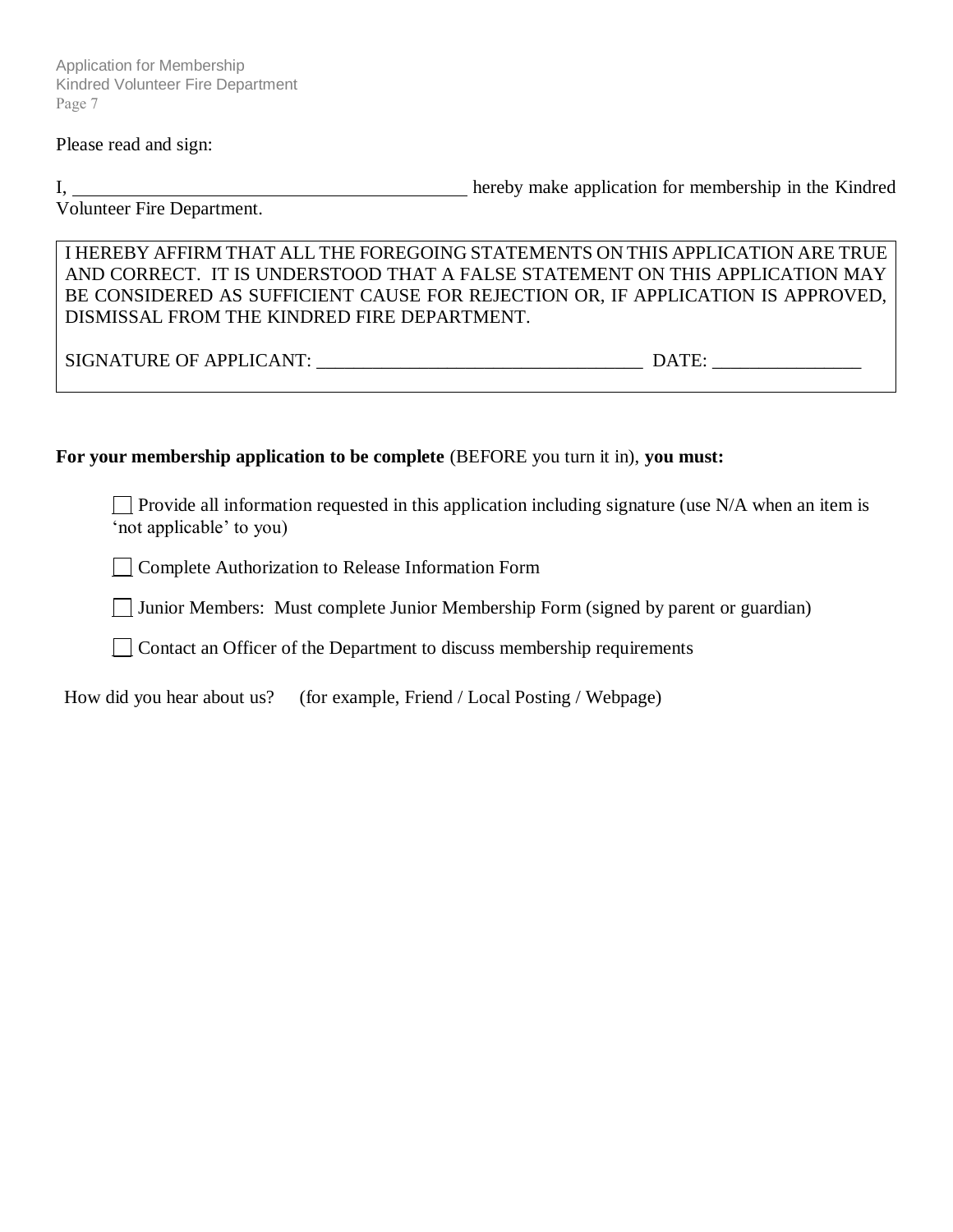Application for Membership Kindred Volunteer Fire Department Page 8

**Application Consent and Release**

#### **JUNIOR MEMBERSHIP ONLY**

**I, \_\_\_\_\_\_\_\_\_\_\_\_\_\_\_\_\_\_\_\_\_\_\_\_\_\_\_\_\_\_\_\_\_\_\_, age \_\_\_\_\_\_, hereby request permission to participate in weekly drills, firefighting and other activities of the Kindred Fire Department. It is understood and agreed that I will not enter burning structures or respond to Mutual Aid or Rescue Calls.**

Date: **Date: Example 2.1 <b>Date: Contained 2.1** 

**Applicant Signature** 

**The above application is made with my knowledge and consent, and I hereby waive any and all rights I may have as a Parent of the above named minor to recover damages to person or property which may be incurred by said minor as a result of participation in the above stated activities.**

**Date: \_\_\_\_\_\_\_\_\_\_\_\_\_\_\_\_\_\_\_\_\_\_\_\_\_\_\_\_\_\_\_ \_\_\_\_\_\_\_\_\_\_\_\_\_\_\_\_\_\_\_\_\_\_\_\_\_\_\_\_\_\_\_\_\_**

**Parent or Guardian Signature** 

**\_\_\_\_\_\_\_\_\_\_\_\_\_\_\_\_\_\_\_\_\_\_\_\_\_\_\_\_\_\_\_\_\_\_\_\_\_\_\_\_**

 **\_\_\_\_\_\_\_\_\_\_\_\_\_\_\_\_\_\_\_\_\_\_\_\_**

**Address: \_\_\_\_\_\_\_\_\_\_\_\_\_\_\_\_\_\_\_\_\_\_\_\_**

**ACCEPTED for the Kindred Volunteer Fire Department this \_\_\_\_\_\_\_\_\_ day of**

**\_\_\_\_\_\_\_\_\_\_\_\_\_\_\_\_\_\_\_\_\_, 20 \_\_\_.**

**Chief, Kindred Fire Department**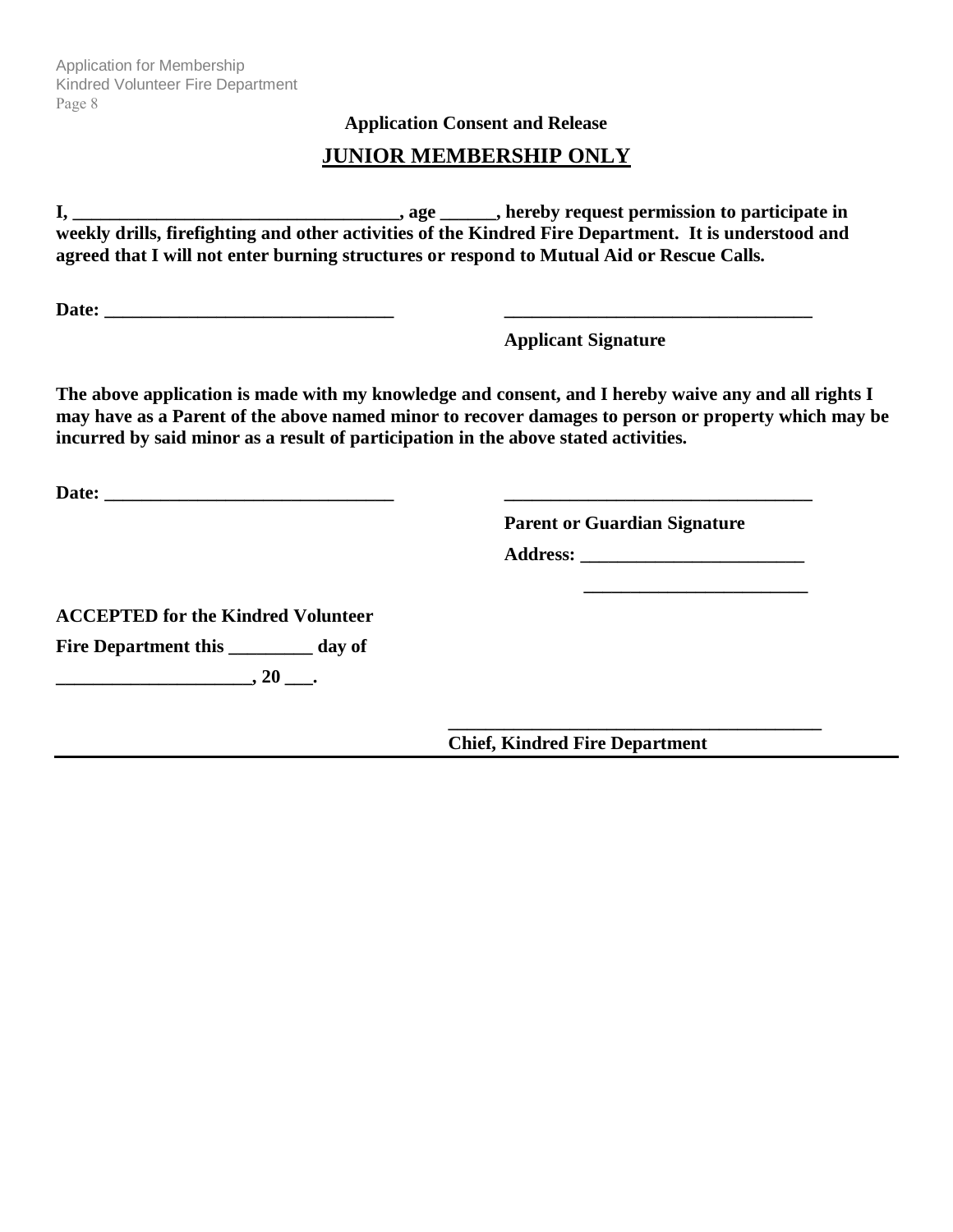#### **KINDRED FIRE DEPARTMENT MEMBERSHIP APPLICATION AUTHORIZATION TO RELEASE INFORMATION**

#### To Whom It May Concern:

I hereby request and authorize you to furnish the Cass County Sherriff's Department and the Kindred Fire Department with any and all information they may request concerning my work record, educational history, military record, financial status, criminal record, general reputation, and past or present medical condition. This authorization is specifically intended to include any and all information of a confidential or privilege nature as well as photocopies of such documents, if requested. The information will be used for the purpose of determining my eligibility as a Member of the Kindred Fire Department.

I hereby release you and your organization from any liability which may or could result from furnishing the information requested above or from any subsequent use of such information in determining my qualifications to serve as a Volunteer Fireman.

| <b>Applicants Signature</b> |  |  |
|-----------------------------|--|--|
|-----------------------------|--|--|

Sworn to and subscribed before me this \_\_\_\_\_ day of \_\_\_\_\_\_\_\_\_\_\_, year of \_\_\_\_.